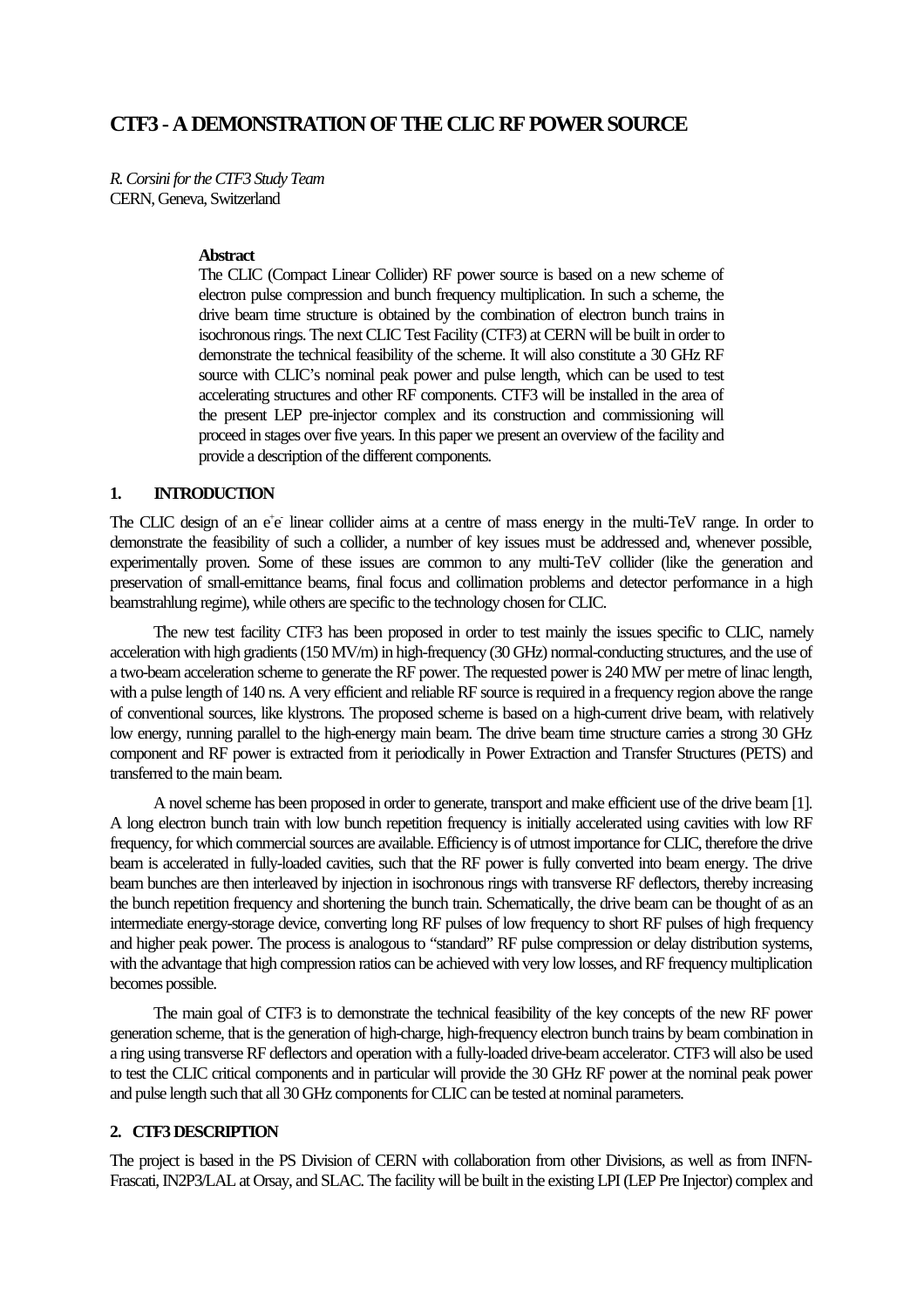will make maximum use of equipment available following the end of LEP operation. In particular, the existing 3 GHz RF power plant from the LEP injector Linac (LIL) and most of the LPI magnets will be used.

CTF3 will be built in stages over five years. The new accelerating cavities with very strong damping of the transverse Higher Order Modes (HOMs), required in order to ensure the transverse stability of the high current drive beam, will not be available before 2003. Therefore, it is planned to perform at first a low-current test of the scheme, using the present accelerating structures from LIL (CTF3 Preliminary Phase). A new 80 keV electron gun, necessary to get the right time structure for this experiment, was designed and constructed at LAL/Orsay. The experimental programme of this phase will start in autumn 2001, with the goal to demonstrate the funneling injection scheme and bunch train compression in an isochronous lattice. Since the beam current will be limited, the 30 GHz RF power production and the study of collective effects will only be possible in later phases.

As the new hardware becomes available, it will be installed in the LPI complex. A second stage (CTF3 Initial Phase), using the new linac, will allow a test of fully-loaded acceleration and will have a limited power production capability. The final configuration of CTF3 will be reached in the third stage (CTF3 Nominal Phase). A layout of the facility in its final configuration is shown in Figure 1.



### Layout of CFT3 Nominal Phase

Fig. 1 Layout of the final configuration of CTF3 (nominal phase).

#### **2.1 Drive Beam Injector**

The drive beam injector [2] is to be built in collaboration with LAL/Orsay and SLAC. SLAC provides the gun triode and the beam dynamics design and LAL provides the gun electronics circuitry and the 3 GHz pre-bunchers. The 1.6 µs long drive beam pulse is generated by a 140 kV, 9 A thermionic triode gun. The time structure of the pulse is obtained in a bunching system composed of a set of 1.5 GHz sub-harmonic bunchers, a 3 GHz pre-buncher and a 3 GHz graded $β$  travelling-wave buncher. The phase of the sub-harmonic bunching cavities is switched rapidly by 180 $^{\circ}$  every 140 ns, as needed for the phase-coding operation described in [3]. In order to obtain a fast enough phase switching time († 4 ns), the RF power source for the sub-harmonic bunching system must have a relatively broad bandwidth (about 10 %), centered at 1.5 GHz, and a peak power level of up to 500 kW. The results of a feasibility study of a broadband klystron that satisfies these requirements are presented elsewhere at this conference [4].

The bunches thus obtained are spaced at 20 cm (two 3 GHz buckets) and have a charge of 2.3 nC per bunch, corresponding to an average current of 3.5 A. As a result of the phase switch of the sub-harmonic bunchers, the drive beam pulse is composed of 140 ns sub-pulses, which are phase-coded and can be separated by transverse RF deflectors working at 1.5 GHz.

The drive beam injector is completed by two 3 GHz fully-loaded travelling-wave structures (see Section 2.2), bringing the beam energy up to 24 MeV. Solenoidal focusing with a maximum on-axis field of 0.2 T is used all along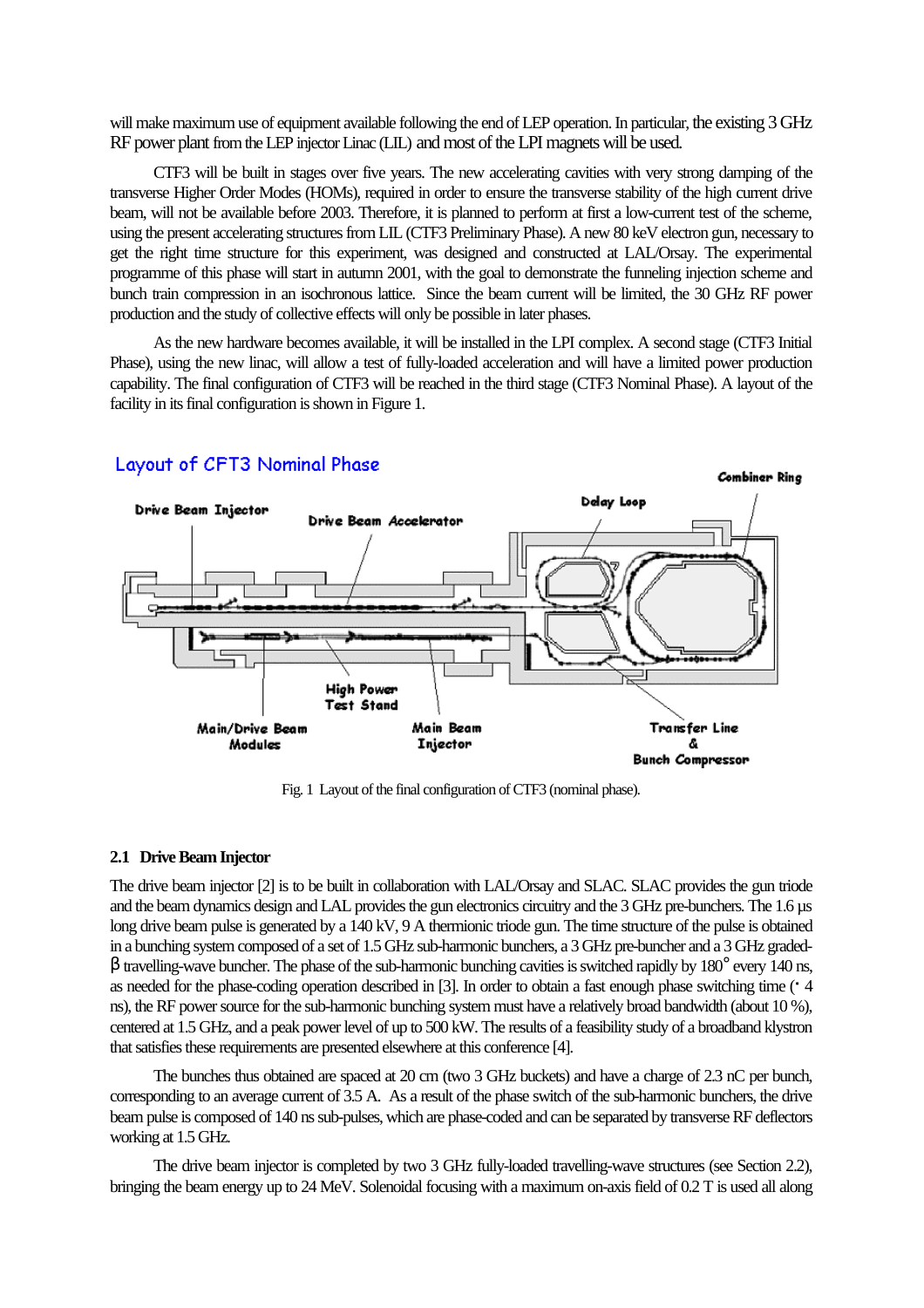the injector. A magnetic chicane with collimators downstream of the injector will be used to eliminate low-energy beam tails produced during the bunching process. The chicane region will also be instrumented to perform emittance and energy spectrum measurements on the drive beam.

An alternative option to the thermionic injector scheme described above, based on the use of an RF photoinjector, is also under study as a potential later upgrade for CTF3. The advantages of such a solution are smaller emittances in all of the three phase space planes, absence of low-charge parasite bunches in every second 3 GHz bucket, and easier tailoring of the 180° phase switching. A feasibility study was made by RAL/UK on the laser needed for such a scheme, with promising results [5], and experimental tests are also underway at RAL. The feasibility of photo-cathodes with the required performance in terms of average current has recently been experimentally demonstrated at CERN [6]. The injector layout is shown in Figure 2.



Fig. 2 Layout of the injector for the nominal phase of CTF3. The klystrons and the RF network are shown.

#### **2.2 Drive Beam Accelerator**

The drive beam is brought to its final energy (180 MeV) in the drive beam accelerator, composed of 8 modules of 4.5 m length. Each module consists of two travelling-wave accelerating structures, identical to the ones used in the injector, a beam position monitor, a quadrupole triplet and a pair of steering magnets. Beam simulations have shown that the use of triplets provides good transverse beam stability during acceleration despite the high beam current, providing that HOMs are suppressed [7].

The requirements of fully-loaded operation with a beam current of 3.5 A have lead to a  $2\pi/3$  mode travellingwave structure design with about 100 ns filling time. The structures have an active length of 1.13 m and operate at a loaded gradient (at nominal beam current) of about 8 MV/m, with an RF-to-beam efficiency of 97 %. For effective suppression of the transverse HOMs, two different structure designs have been developed. The first is derived from the 30 GHz Tapered Damped Structure (TDS) of the CLIC main beam [8], using four waveguides with wide-band SiC loads in each accelerating cell. The waveguides act as a high-pass band filter, since their cut-off frequency is above the fundamental frequency but below the HOM frequency span. The *Q*-value of the first dipole mode is thus reduced to about 18. A further reduction of the long-range wake-fields is achieved by a spread of the HOM frequencies along the structure, obtained by varying the aperture from 34 mm to 26.6 mm. A full prototype of this structure has been built and power-tested up to 40 MW (see Figure 3). The second approach (called SICA, for Slotted Iris Constant Aperture) uses four radial slots in the iris to couple the HOMs to SiC RF loads (see Figure 3). The selection of the modes coupled to the loads is not made by frequency discrimination, but through the field distribution of the modes, therefore all dipole modes are damped. The *Q*-value of the first dipole mode is reduced to about 5. Also in this case, a frequency spread of the HOMs is introduced in the structure, by nose-cones of variable geometry. The aperture can therefore be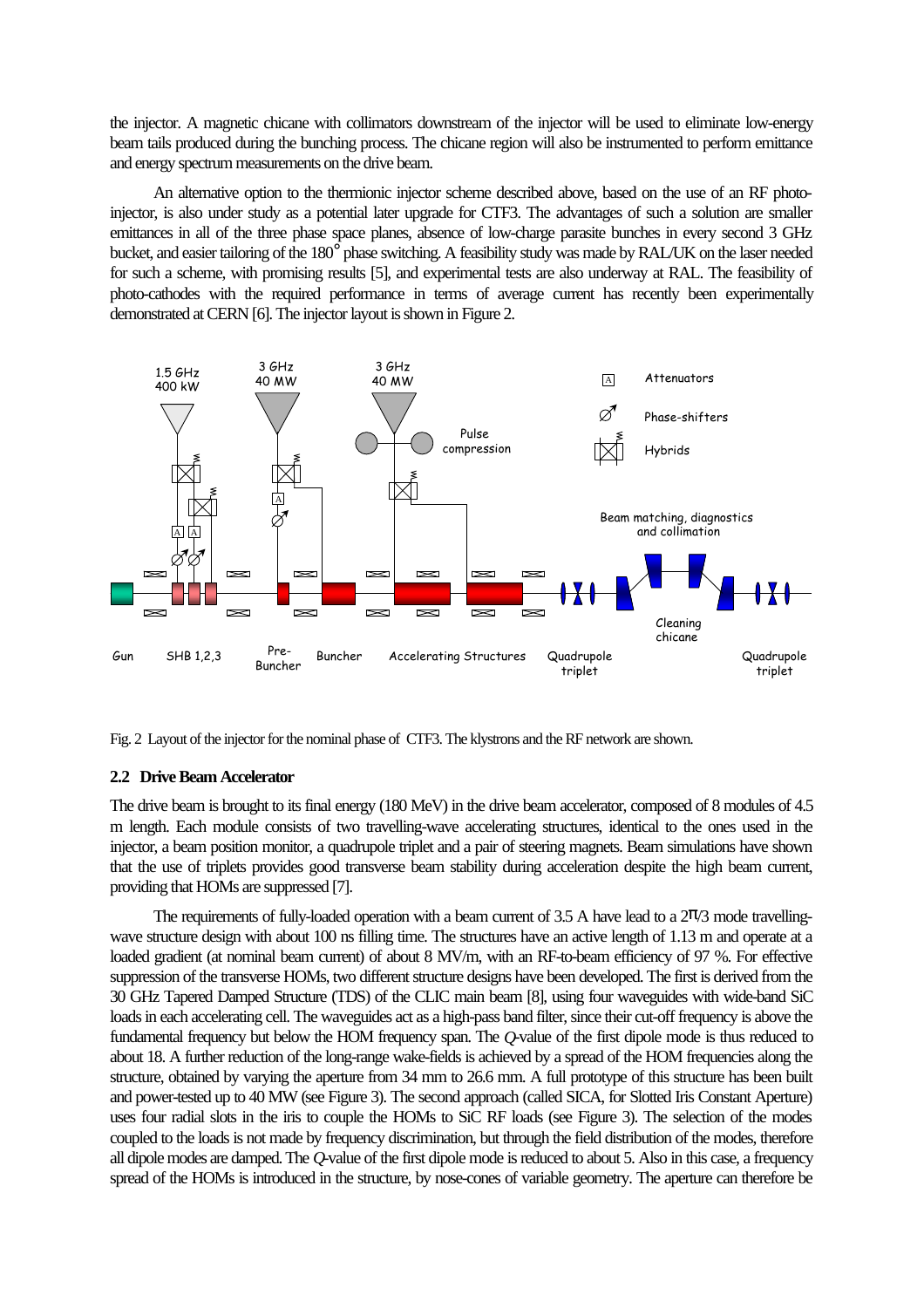kept constant at 34 mm, so that a smaller amplitude of the short-range wake-fields is obtained. A prototype is under construction. The RF power is supplied by eight 30 MW klystrons and compressed by a factor 2 to give a peak power at each structure input of about 30 MW. The pulse compression system uses a programmed phase ramp to get an almost rectangular RF pulse. A very good amplitude and phase stability on the RF pulse flat top is required to minimize the energy spread along the drive beam pulse. Also in this case, two approaches for the RF pulse compression system are possible, based on pairs of high-*Q* resonant cavities, as in the present system used in LIL [9], or on single barrel open cavities. Both approaches are described in detail elsewhere in this conference [10].



Fig. 3 Prototype of the TDS-type drive beam accelerator structure (left) and a prototype cell for the SICA drive beam accelerator structure ( right). Notice the waveguide dampers sticking out of the TDS structure and the nose cones and radial slots used for damping in the SICA cell.

### **2.3 Delay Loop and Combiner Ring**

After the linac, a first stage of electron pulse compression and bunch frequency multiplication of the drive beam is obtained, using a transverse RF deflector at 1.5 GHz and a 42 m delay loop. The phase coded sub-pulses are first separated and then recombined by the deflector after every second one has been delayed in the loop. The process is illustrated in Figure 4.



Fig. 4 Schematic description of the pulse compression and frequency multiplication process using a delay loop and a transverse RF deflector. The "odd" and "even" bunches are kicked in opposite directions by the RF deflector. When the "even" bunches come back after being delayed, they are kicked by the deflector onto the same trajectory as the "odd" ones. Note that, in reality,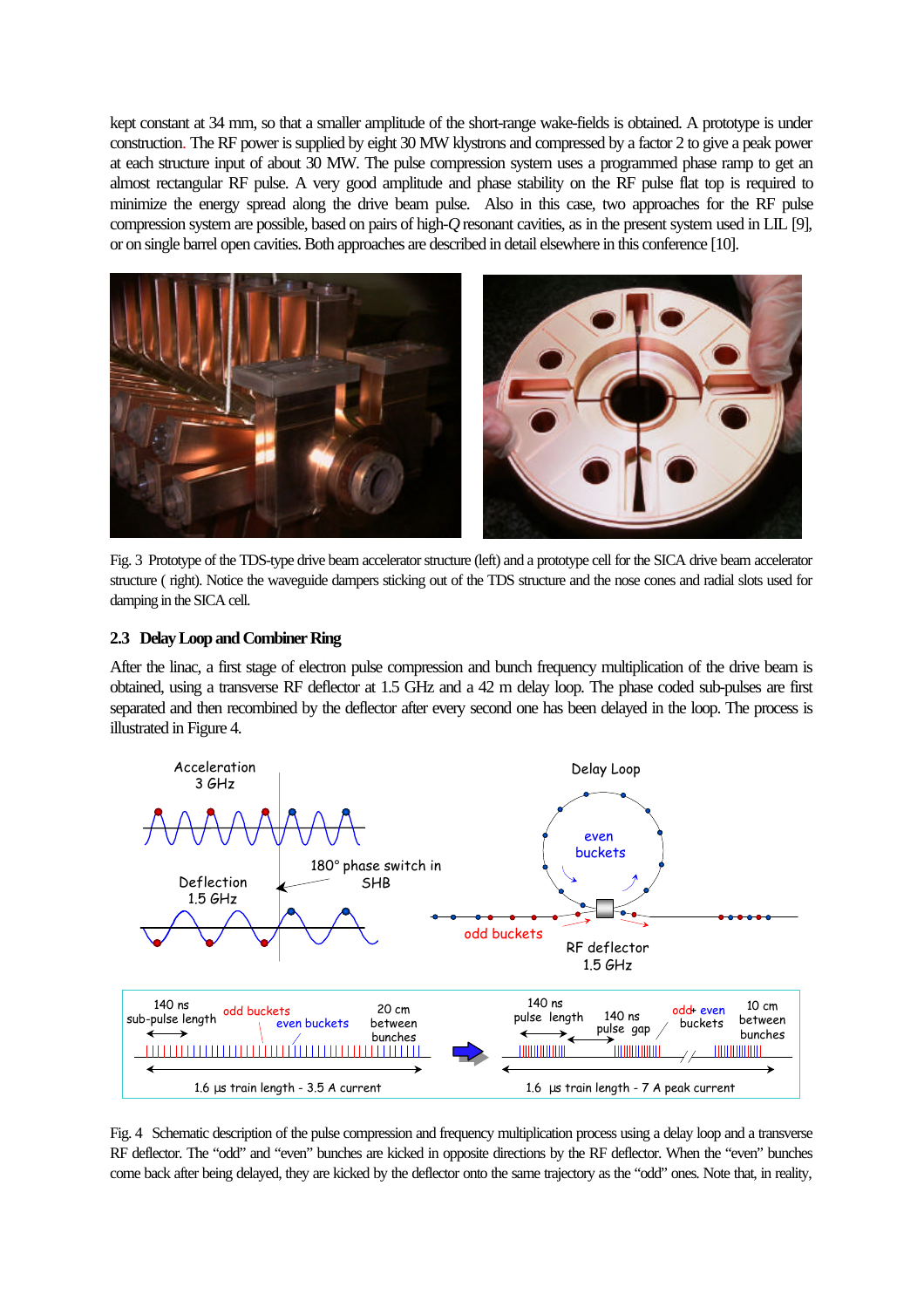the phase switch in the sub-harmonic buncher takes place over a few bunches rather than between two bunches as depicted above for illustration purposes. The time structure of the drive beam pulse before and after the delay loop is also shown.

An 84 m long combiner ring is used for a further stage of pulse compression and frequency multiplication by a factor five. After the combiner ring, the drive beam pulse is 140 ns long and has a current of 35 A. The 2.3 nC bunches are spaced at 2 cm. A schematic representation of the injection process using a pair of transverse deflectors at 3 GHz is shown in Figure 5. The delay line and the ring must both be isochronous in order to preserve the bunch length.

The design of the delay loop, the combiner ring and the related beam lines is made by INFN/Frascati [11]. Isochronous magnetic lattices, with second-order correction of the momentum compaction by sextupoles, have been developed for both the delay loop and the ring. The ring consists of four isochronous arcs, two short sections and two opposite long straight sections for injection and extraction. The ring arcs are triple-bend achromats, with negative dispersion in the central dipole. Wiggler magnets are used to adjust the circumference precisely to a (N+1/5)-multiple of the bunch spacing. Prototypes of these wigglers are under construction. A potential problem of the combination process with high bunch charge is the multi-bunch beam loading on the fundamental mode of the deflecting cavities. Studies have shown that the beam stability can be maintained by a proper choice of the deflectors and the ring parameters [12]. The short bunch length and the high bunch charge put stringent requirements on the ring impedance and make coherent synchrotron emission a serious issue. The main effects are beam energy loss and energy spread increase. In order to minimize these effects, the rms bunch length can be increased from its value of 1.3 mm in the linac to a maximum of 2.5 mm in the delay loop and ring, by a magnetic chicane placed at the end of the linac. After combination, the individual bunches are then compressed to about 0.5 mm rms in a magnetic bunch compressor. The drive beam pulse is then transported to the 30 GHz region, where is used to generate RF power.



5 trains - 1.6 μs train length - 7 A peak current

Fig. 5 Schematic description of the pulse compression and frequency multiplication by RF injection in a combiner ring. The two deflectors create a time-dependent local bump of the closed orbit in the injection region. 1) When the first train arrives, all of its bunches are deflected by the second deflector onto the equilibrium orbit. 2) After one turn the bunches of the first train arrive in the deflectors close to the zero-crossing of the RF field, and stay near the central orbit. The second train is injected into the ring. 3) The bunches of the first train are kicked on an inner trajectory, the second train bunches stay inside the septum, and the third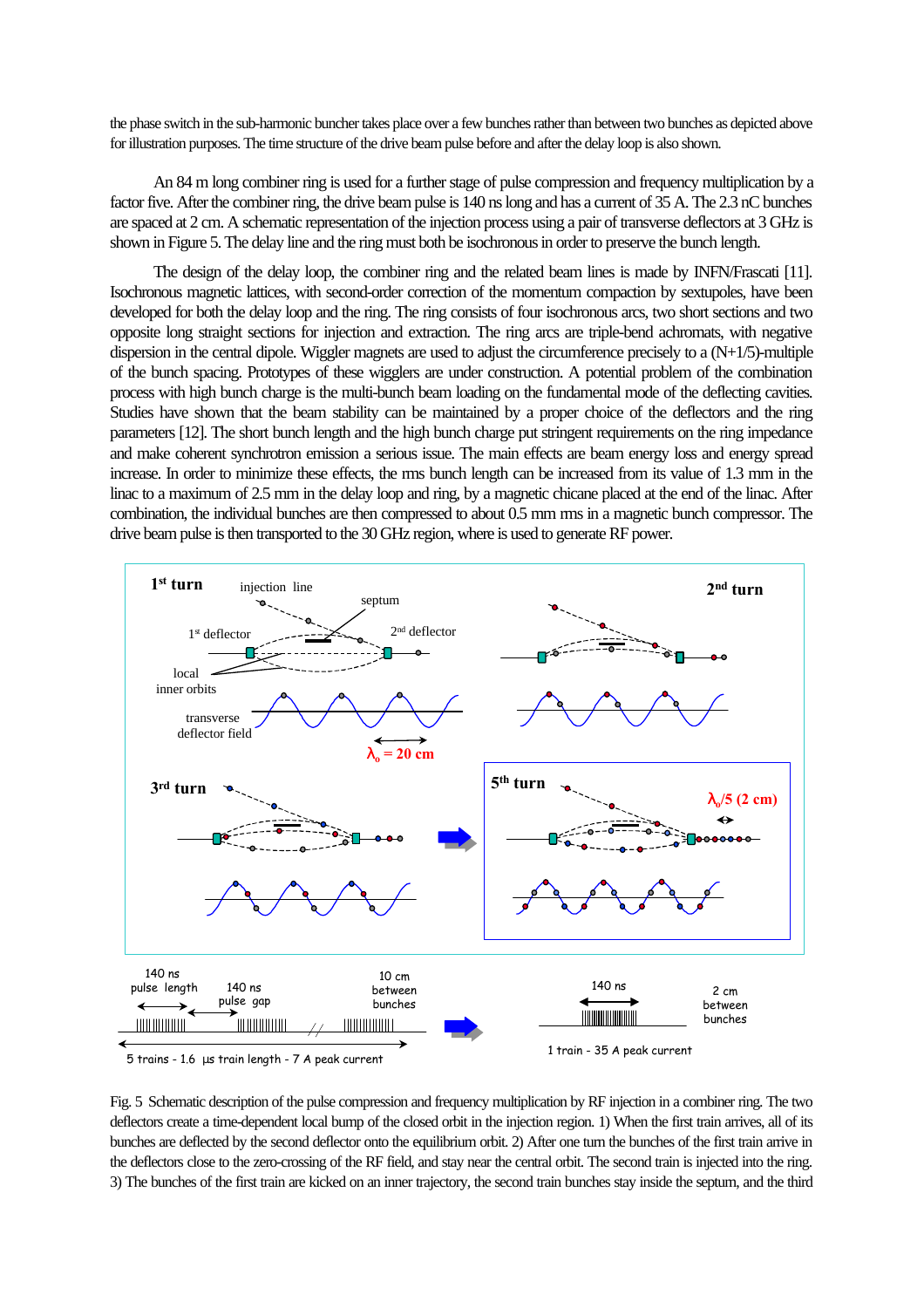train is injected. The process is repeated twice more. The five trains are now combined into a single one and the initial bunch spacing is reduced by a factor five. The RF period is now full, and the train must be extracted on the other side of the ring; if not, the bunches will start hitting the septum on the next turn

## **2.4 Main Beam and 30 GHz Test Area**

A single 30 GHz decelerating structure, optimized for maximum power production, will be used in a high-power test stand, where CLIC prototype accelerating structures and waveguide components can be tested at nominal power and beyond. Alternatively, the drive beam can be used in a string of PETS to power a representative section of the CLIC main linac and to accelerate a probe beam. The probe beam is generated in a 3 GHz RF photo-injector and preaccelerated to 150 MeV using standard 3 Ghz accelerating structures recuperated from LIL. It can be further accelerated to about 500 MeV in the 30 GHz CLIC accelerating structures powered by the drive beam, operated at a maximum gradient of 150 MV/m. This set-up will allow to simulate realistic operating conditions for the main building blocks of the CLIC linac.

## **3. SUMMARY**

In this paper we have described the new CLIC Test Facility (CTF3), under construction at CERN. CTF3 will be built in stages over the years 2001 - 2005. Its main goal is the demonstration of the new CLIC RF power source concept, namely the acceleration of a long-pulse, high-current electron beam (1.6 μs, 3.5 A) in a fully-loaded linac, and its compression and bunch frequency multiplication by a factor 10 using transverse RF deflectors and rings. The power source concept can be described as analogous to RF pulse compression in a delay line distribution system (DLDS) in which the energy is temporarily stored in an electron beam, with the fundamental difference that frequency multiplication and high compression ratios with low losses become possible. The resulting drive beam pulse (140 ns, 35 A) will be used to generate 30 GHz RF power, with the nominal CLIC parameters, in resonant power extraction and transfer structures. The power will be used to test CLIC 30 GHz accelerating cavities and waveguide components at full power and pulse length.

## **REFERENCES**

- [1] H. Braun, R. Corsini (ed.), T.E. D'Amico, J.P. Delahaye, G. Guignard, C.D. Johnson, A. Millich, P. Pearce, L. Rinolfi, A.J. Riche, R.D. Ruth, D. Schulte, L. Thorndahl, M. Valentini, I. Wilson, W. Wuensch, "The CLIC RF Power Source. A Novel Scheme of Two-Beam Acceleration for e<sup>+</sup>e Linear Colliders", CERN "Yellow Report" 99-06 (1999) and CLIC Note 364 (1998).
- [2] H. Braun, R. Pittin, L. Rinolfi, F. Zhou, B. Mouton, R. Miller, D. Yeremian, "An Injector for the CLIC Test Facility (CTF3)", CERN/PS 2000-052, Proceedings of the XX Linac Conference, 21-25 August 2000, Monterey, California, USA and CLIC Note 455 (2000).
- [3] D. Schulte, I. Syratchev, "Beam Loading Compensation in the Main Linac of CLIC", CERN/PS 2000-050 (AE), Proceedings of the XX Linac Conference, 21-25 August 2000, Monterey, California, USA and CLIC Note 453 (2000).
- [4] G. Phillips, "A 500 kW L-Band Klystron with Broad Bandwidth for Sub-Harmonic Bunching in the CLIC Test Facility", this conference.
- [5] I. Ross, "Feasibility Study for the CLIC Photo-Injector Laser System", CLIC Note 462 (2000).
- [6] G. Suberlucq, private communication.
- [7] D. Schulte, "Beam Dynamics Simulations for the CTF3 Drive Beam Accelerator", CERN/PS 2000-049 (AE), Proceedings of the XX Linac Conference, 21-25 August 2000, Monterey, California, USA and CLIC Note 452 (2000).
- [8] M. Dehler, I. Wilson, W. Wuensch, "A Tapered Damped Accelerating Structure for CLIC", CERN/PS/98- 040 (LP), Proceedings of the XIX Linac Conference, August 23-28, 1998, Chicago, USA and CLIC Note 377 (1998).